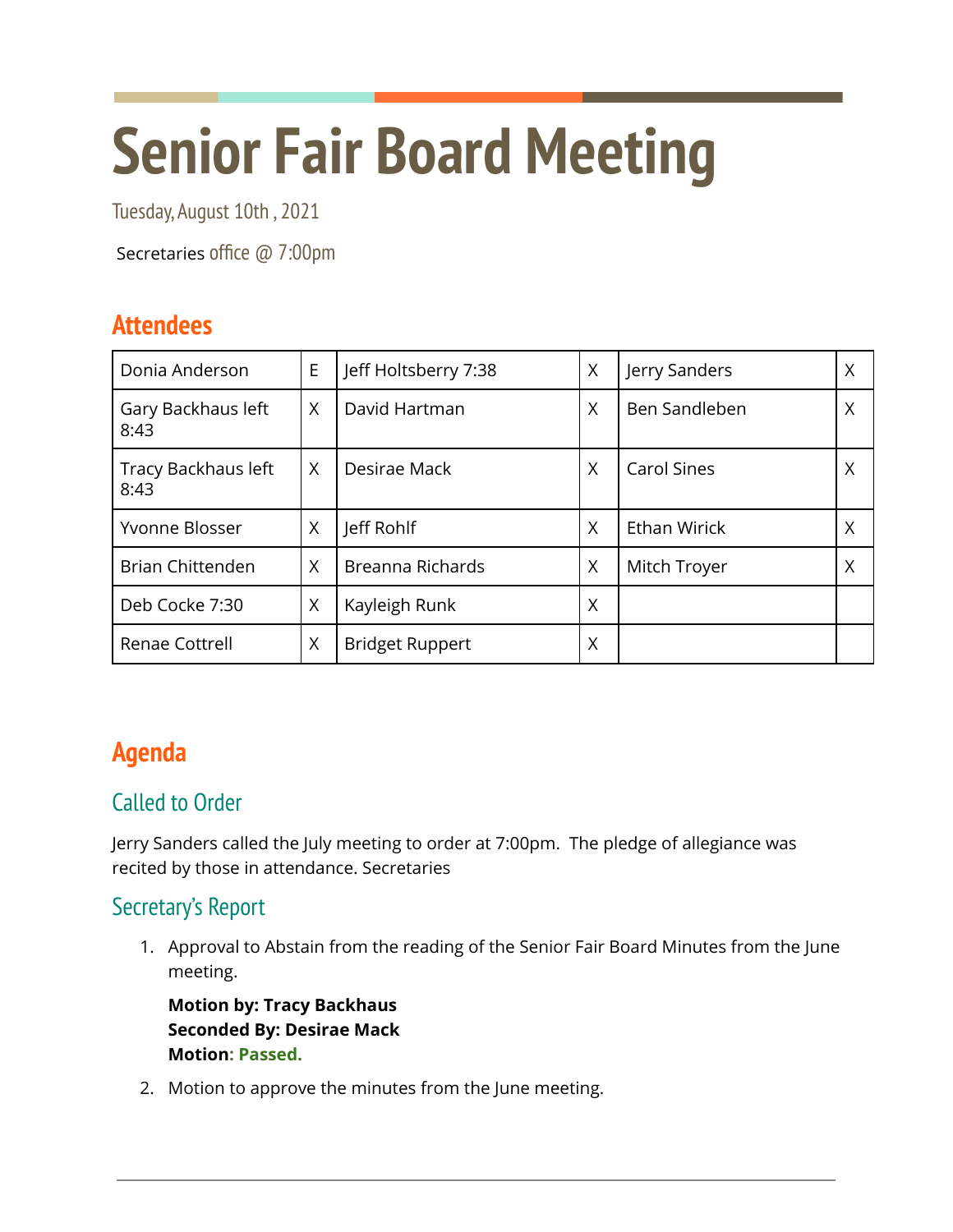#### **Motion By: Tracy Backhaus Seconded By: Desirae Mack Motion: Passed**.

3. Approval to Abstain from the reading of the Senior Fair Board Minutes from the July meeting.

**Motion by: Desirae Mack Seconded By: Ben Sandleben Motion: Passed.**

4. Motion to approve the minutes from the July meeting.

**Motion By: Bridget Ruppert Seconded By: Ethan Wirick Motion: Passed**.

## Financial Report

- 1. Harness racing money came in
- 2. Received \$8,000 from Coopers farm for rabbit barn.
- 3. Rabbit barn cost
- 4. **Motion By: Tracy Backhaus - Pay the month of August bills and pay bills as they come in through August. Seconded By: Brian Chittenden Motion Passed**.
- 5. **Motion By: Tracy Backhaus - Approve the treasures report as reported Seconded By: Gary Backhaus Motion Passed.**
- 6. **Motion By: Seconded By: Motion**

#### Correspondence:

1. None

#### Guests:

- 1. Sheriff's Department- Nothing
- 2. Angie Etchensin- Here to help Kayleigh with Cheerleading
- 3. Teresa- Is sending out the packets with all the information for fair, Good Sam is going to be bringing kids in for an event.
- 4. Jeremy Limber- Came to listen to the meeting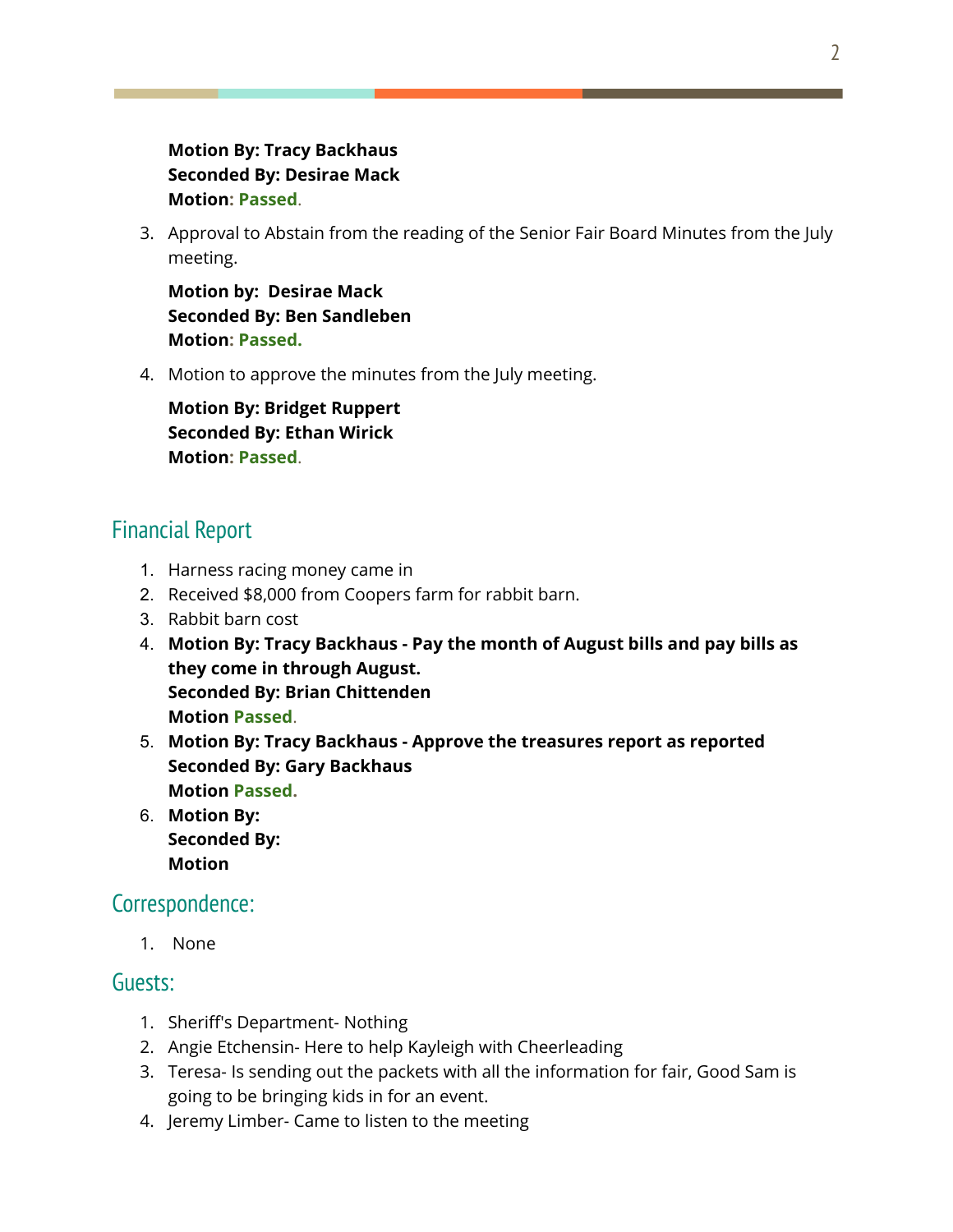5. Beth Woodberry- Came to listen to the meeting

#### Committees:

- 1. E Board: Went over rain insurance, Talking about cleaning help, Talked about fixing bleachers, Need to start working up at the grounds during the week, Mitch cleaned up behind the hog barn, Grandstands got cleaned, Press box door needs fixed, Need to get tents ordered and let Desirae know what you need.
- 2. Campground- Diana Westrick had heart surgery and wants to pull from camping and get a refund, Vendor spots are getting placed,
- 3. Gates- They are on track
- 4. Golf Cart- We should have exactly enough golf carts that we need.
- 5. Donations- Kroger donated a bunch of hand sanitizer for Jr. and Sr. side.
- 6. Harness Racing- Got paperwork to get a grant to do some work on the track, can get up to \$10,000.
- 7. Ag Hall- All the entries should be normal as in the previous years
- 8. Vendors- Defiance health department has a spot open to do covid vaccines, we have 6 vendors spots left open
- 9. Radios- will be here Thursday at noon
- 10. Outside Ag- Have a bunch of people wanting to come in and is needing help on placing

#### Old Business

- 1. Werlors did not pick up trash because the account got cancelled on accident. Got it all fixed.
- 2. Rain Insurance- We went with .33 a day and it is monitored here in Hicksville.
- 3. Tents
- 4. Janitorial Supplies
- 5. Health Department Vaccinations
- 6. Tree cut down
- 7. Restroom help will do Campgrounds and all the jags on the ground she will get a camping spot and gold cart
- 8. Update on cement and doors at rabbit barn
- 9. Plumber repair
- 10. Golf carts

11.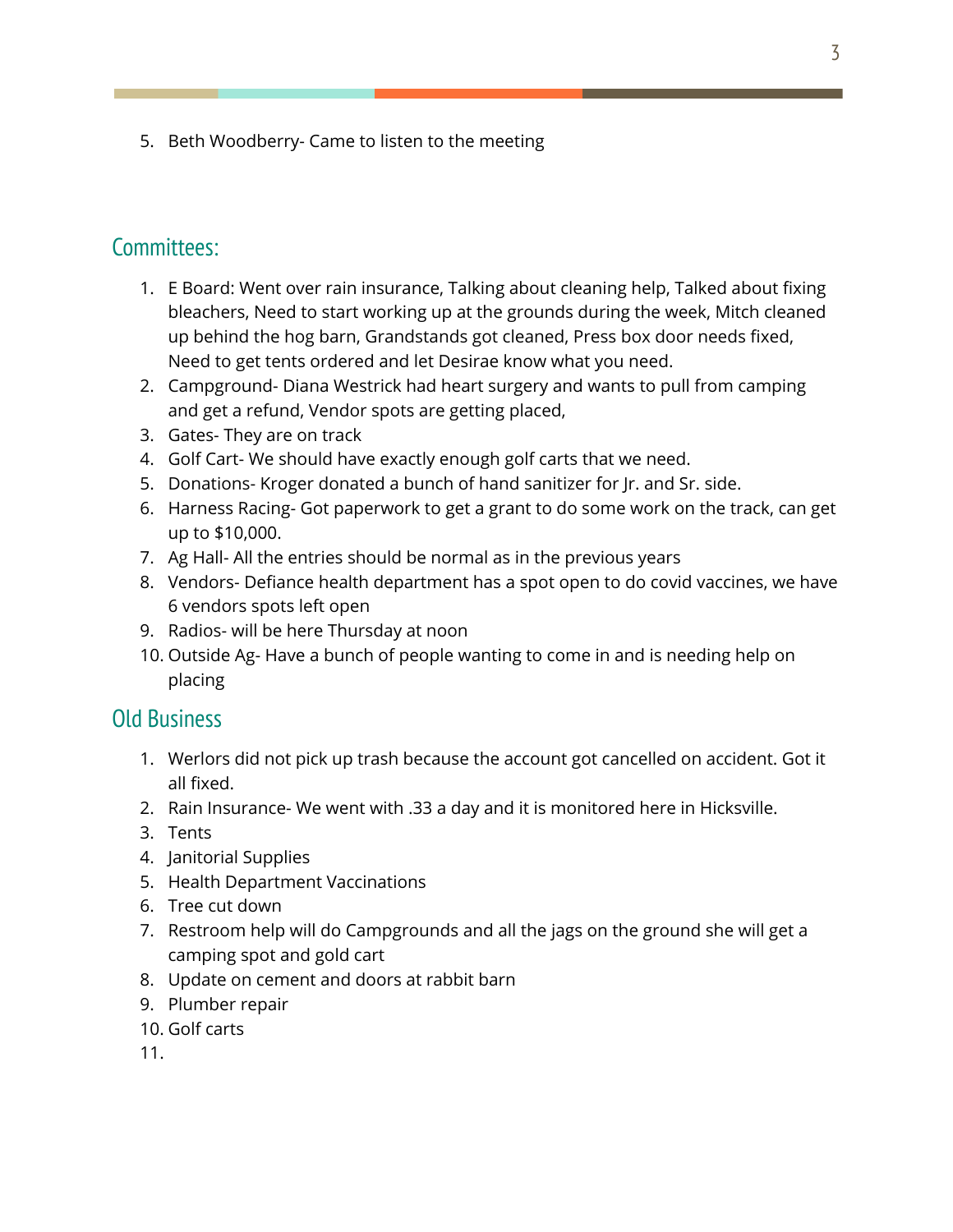#### New Business

- 1. Restroom Rental
- 2. Combine Derby
- 3. Bleacher Repairs
- 4. Tresslers empty campground tank
- 5. Work day this Saturday
- 6. Update on electrical for campground
- 7. November Rental for auction
- 8. Christmas Cruise Thru stone
- 9. **Motion By: Deb Cocke -** To go with the rain insurance contract **Seconded By: Ethan Wirick Motion Passed**.
- 10. **Motion By: Brian Chittenden -** To Approve Lisa Sheet to clean the bathrooms for \$4,500.00 in the campground and all the Jag units. She will get a camp spot and a golf cart.

**Seconded By: Desirae Mack**

**Motion Passed**.

11. **Motion By:** Ben Sandelben **-** To rent a Jag unit for the week of fair for \$650.00

**Seconded By:** Jeff Holtsberry

#### **Motion Passed**

12. **Motion By: Carol Sines -** To give Jeremy his camping spot for free 2021 from it rolling over from 2020

**Seconded By: Desirae Mack**

**Motion Passed**

13. **Motion By: Deb Cocke -** To order 2 new sets of bleachers and fix the remaining sets **Seconded By: Desirae Mack**

**Motion Passed**.

#### Motion to Adjourn

1. **Motion By: David Hartman Seconded By: Ethan Wirick Motion Passed.**

## **Notes**

**•** LET'S HAVE AN AMAZING FAIR!!!!